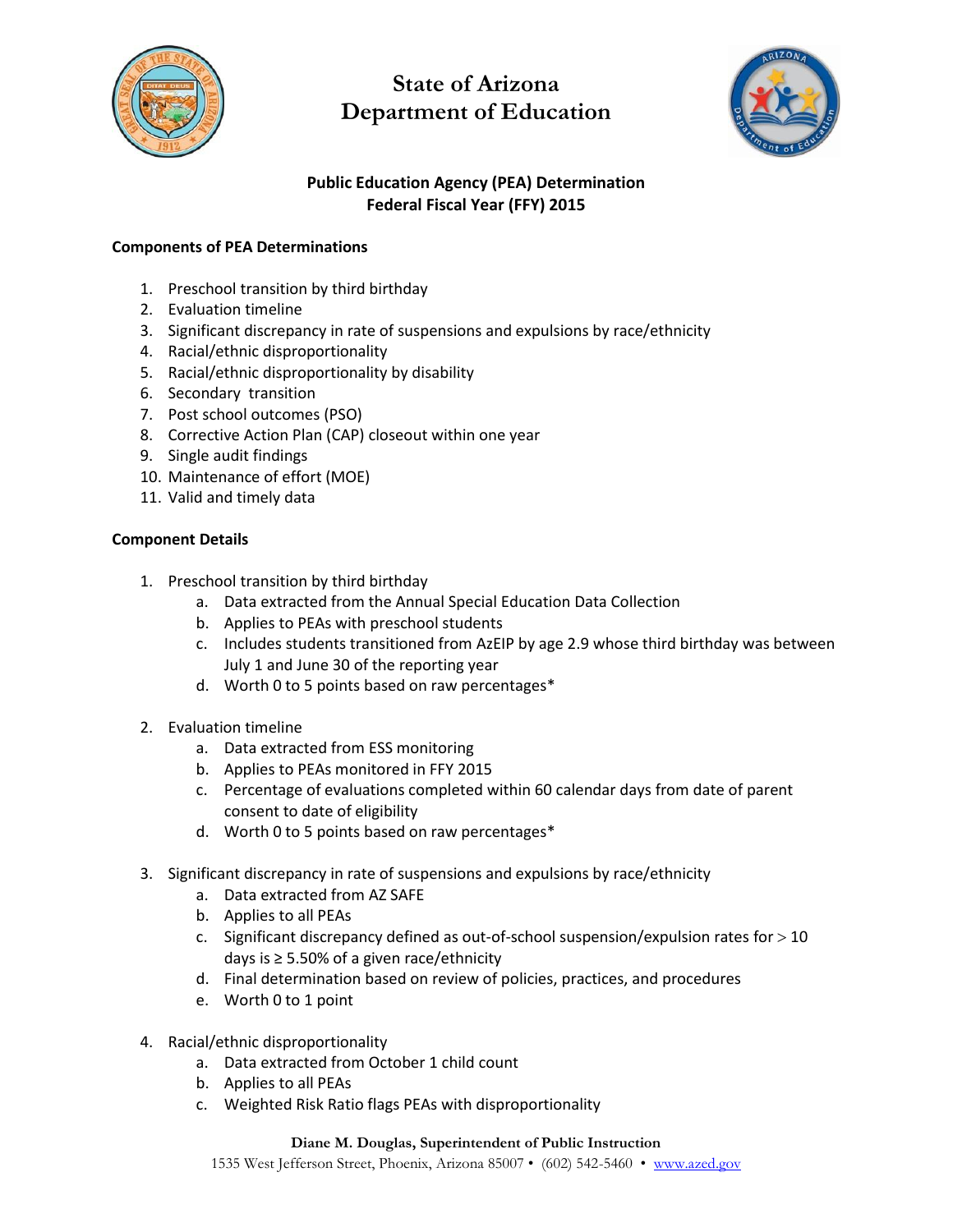

## **State of Arizona Department of Education**



- d. Final determination based on review of policies, practices, and procedures
- e. Worth 0 to 1 point
- 5. Racial/ethnic disproportionality by disability
	- a. Data extracted from October 1 child count
	- b. Applies to all PEAs
	- c. Weighted Risk Ratio flags PEAs with disproportionality
	- d. Final determination based on review of policies, practices, and procedures
	- e. Worth 0 to 1 point
- 6. Secondary transition
	- a. Data extracted from ESS monitoring
	- b. Applies to PEAs monitored in FFY 2015
	- c. Percentage of students aged 16 and above with IEPs that included all eight components for secondary transition
	- d. Worth 0 to 5 points based on raw percentages\*
- 7. Post school outcomes (PSO)
	- a. Data extracted from Post School Outcomes (PSO) Survey
	- b. Applies to PEAs with students who exited school in FFY 2014
	- c. Participation in PSO Survey in designated year, when applicable
	- d. Worth 0 to 1 point
- 8. Corrective Action Plan (CAP) closeout within one year
	- a. Data extracted from ESS monitoring
	- b. Applies to PEAs monitored in FFY 2015
	- c. Calculated in calendar days from date of written notification of noncompliance
	- d. Worth 0 or 3 points
- 9. Single audit findings
	- a. Data extracted from ESS Funding Unit
	- b. Applies to PEAs with FFY 2014 single audit findings under IDEA
	- c. FFY 2015 single audit finding resolved by September 30, 2016
	- d. Worth 0 to 1 point
- 10. Maintenance of effort (MOE)
	- a. Data extracted from ESS Funding Unit
	- b. Applies to PEAs with FFY 2015 MOE issues
	- c. PEA responds to ADE notification within given timeline
	- d. FFY 2015 MOE issue resolved by end of FFY 2016
	- e. Worth 0 to 2 points
- 11. Valid and timely data
	- a. Applies to all PEAs
	- b. Submission of valid and timely data based on four elements: